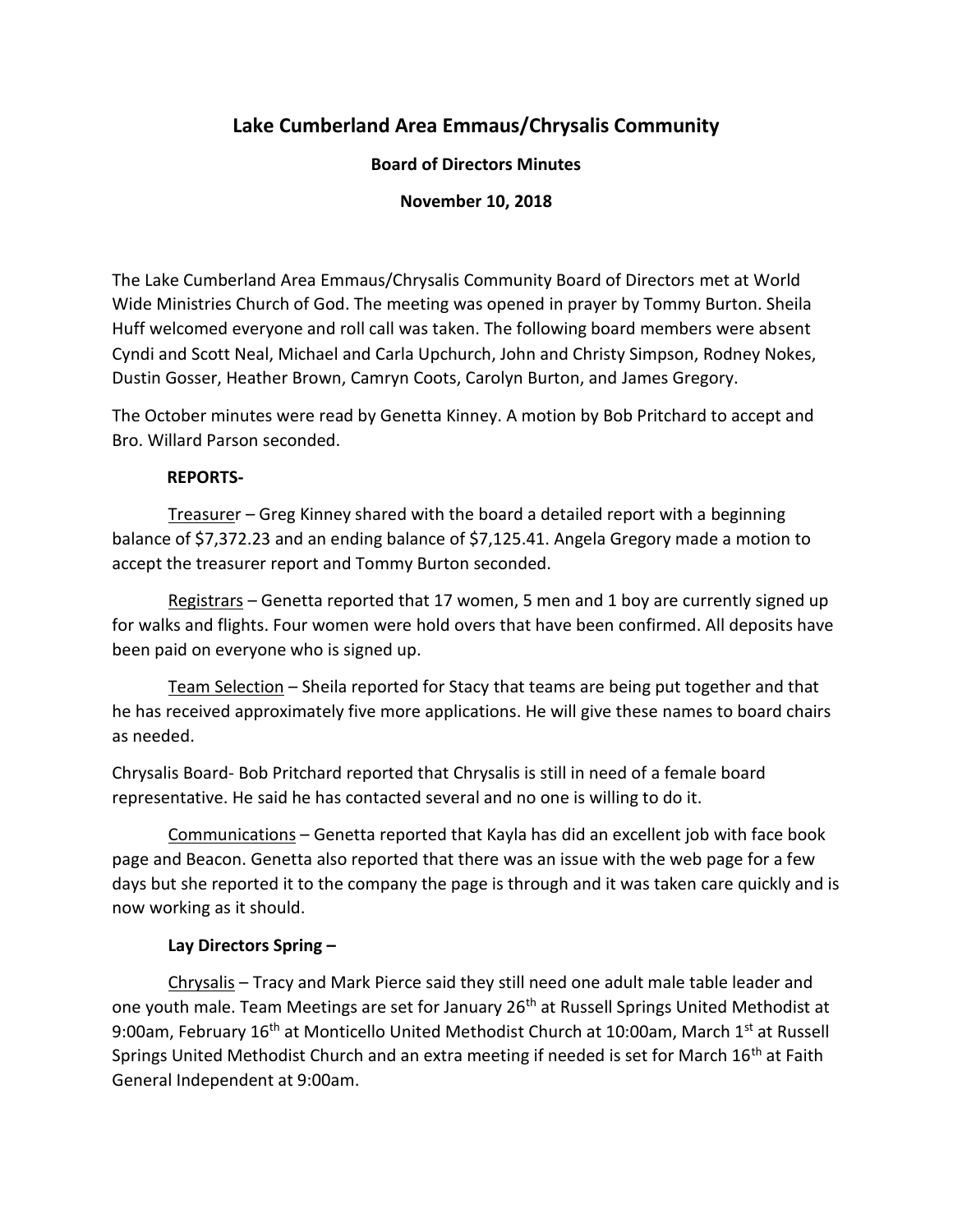Men's – Greg Kinney reported that all is going well. Mike Helm has been added to his clergy team so he is looking for a table assistant to replace Mike. He had one "no" response for conference room and is still waiting on two call backs.

Women's – Johnna reported all is going well. She had to replace a few by using her back up list. She is now waiting on one call back for the Conference room.

Spiritual – Bro. Willard said that Men and Women's clergy teams are full. Chrysalis he is still waiting on two call backs. He has left messages and expects to hear back from them soon.

## **Committees** –

Agape – Angela reported that both men and women's teams are full. As of now both teams have 19.

Kitchen – No report.

Prayer Chapel – Tammie reported that she is waiting on call backs for Women's prayer chapel. Many have said no. Men's prayer chapel is set and all are confirmed.

## **Old Business –**

- Board Training- December 15<sup>th</sup> @ Potters Place Church at 10:00am EST. Sheila took a count and as of now there are eight who will possibly attend.
- Spraying cabins before walks- The issue has been addressed and resolution has been agreed upon.
- Board Nominations- Nominations have been put on website, sent out through one-call and on-line voting is available. It was realized that a name had been left off the ballot. It was agreed upon to correct the ballot as soon as possible. The following were agreed upon by the board as nominees. Victor Anderson, Anna Bensman, Brad Bensman, Anthony Parson. The following were agreed upon by a vote from a quorum of board members at team selection meeting Virginia Garner, Tonia Helm, Richie Melson, Tony Grant, Donna Ard, Teresa Firkins, and Sherri Coffey.

## **New Business –**

- Clergy Nominations- Craig Huddleston and Roger Garner were both presented to be added to the board as clergy to keep the community in compliance with Upper Room mandates. Motion to accept was made by Genetta Kinney. Angela Gregory seconded.
- Board Reps for Flights/ Walks- Women will be Tammie Dozier, Scott Neal for Men's walk, Julie Stockton and Dustin Gosser for Chrysalis reps. Bob Pritchard made a motion to accept and Greg Kinney seconded.
- On-Line Prayer Vigil- had low usage during last walk/flights. Discussion occurred. Board agreed to continue using it and advertise it more and see if participation improves. All Board members agreed to this by show of hands.